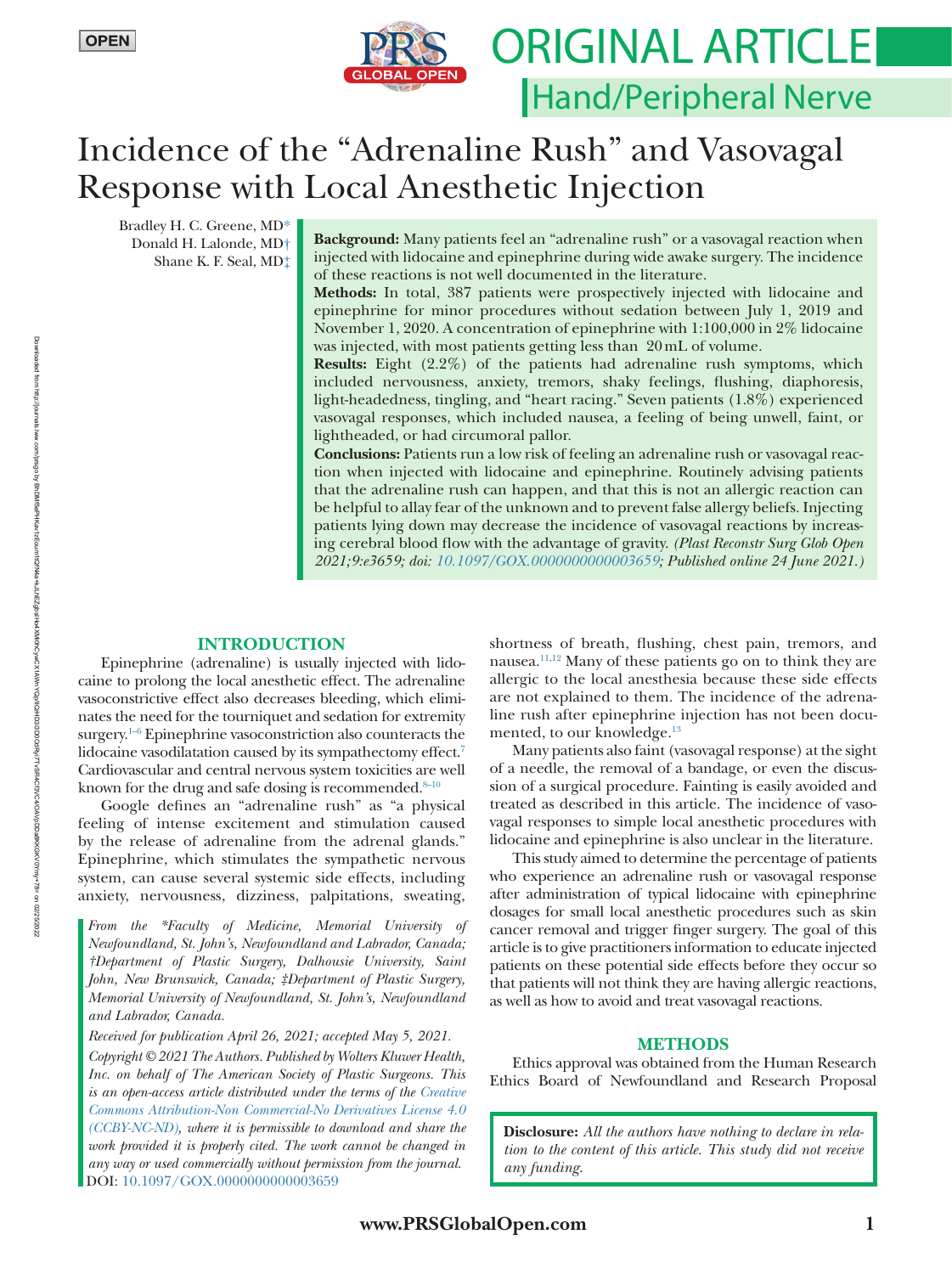Approval Committee at Eastern Health. Patients receiving an injection of lidocaine with epinephrine by a single surgeon (SS) for a local anesthetic procedure were asked to report any unusual symptoms after the injection of lidocaine with epinephrine. They were asked to explain their symptoms and their duration as best possible. The time from injection to the start of the procedure was also recorded.

All patients received 2% lidocaine with 1:100,000 epinephrine. The volume ranged from 5 to 20mL of anesthetic for most patients, with eight patients getting more than 20mL. No patients were sedated. All injections included in the study were subcutaneous injections. All anesthetic solutions were maintained at room temperature.

The sample size for this study was determined using the Cochran formula with a 95% confidence interval, a margin of error of 5%, and a standard of deviation of 0.5, resulting in 385 participants.

Any patient requiring an injection with lidocaine with epinephrine in a single surgeon's clinic was included in the study. Exclusion criteria included any patient under the age of 18 or with a history of adverse reactions to local anesthesia.

#### **RESULTS**

In total, 387 participants were enrolled in the study. The mean age of participants was  $56 \pm 17$ , with a range of 18–94. There were 183 women (48.5%) and 194 men (51.5%). The remaining demographics of recorded variables are summarized in Table 1. Associations between rates of adrenaline rush were calculated for gender, age, anatomical location of injection/surgery, amount of local anesthetic injected, and the time from the initial injection to the start of surgery. Chi-squared test results for significance of association were calculated and are summarized in Table 2. Most procedures were skin lesion excisions, eyelid surgeries, or small hand surgery cases such as trigger fingers, carpal tunnels, and finger fracture reduction.

Of the 387 participants, 15 (3.9%) reported feeling adverse reactions other than the needlestick of local anesthetic injection.

**Table 1. Demographic Characteristics of Study Participants**

|                       | Yes            | No. | Total, $n$ $(\%)$ | P    |
|-----------------------|----------------|-----|-------------------|------|
| Overall               | 8              | 369 | 387 (100)         |      |
| Gender                |                |     |                   |      |
| Men                   | 4              | 190 | 194 (52)          |      |
| Women                 | $\overline{4}$ | 179 | 183 (48)          | 0.93 |
| Age                   |                |     |                   |      |
| $18 - 50$             | 6              | 106 | 112(30)           |      |
| $50 - 95$             | $\overline{2}$ | 254 | 256 (70)          | 0.01 |
| Location <sup>*</sup> |                |     |                   |      |
| Head & neck           | 3              | 202 | 205 (54)          |      |
| Upper extremity       | 5              | 72  | 77 (20)           |      |
| Trunk                 | 0              | 17  | 17(5)             |      |
| Lower extremity       | 0              | 10  | 10(3)             | 0.05 |
| Amount (mL)           |                |     |                   |      |
| $0 - 9$               | 3              | 177 | 180 (57)          |      |
| $10 - 20$             | 5              | 125 | 130(41)           |      |
| $20+$                 | $\theta$       | 8   | 8(2)              | 0.43 |
| Time from injection   |                |     |                   |      |
| $0 - 10$              |                | 228 | 230 (61)          |      |
| $10+$                 | $\frac{2}{6}$  | 140 | 146 (39)          | 0.03 |

\*18 participants were excluded from this calculation due to multiple injection sites.

#### **Table 2. Chi-squared Test Results for Participant Characteristics**

|                     | Value | df |       |
|---------------------|-------|----|-------|
| Gender              | 0.007 |    | 0.933 |
|                     | 7.671 |    | 0.006 |
| Age<br>Location     | 9.572 |    | 0.048 |
| Amount              | 1.674 |    | 0.433 |
| Time from injection | 4.502 |    | 0.034 |

Eight patients (2.2%) were grouped as having adrenaline rush symptoms, which included nervousness, anxiety, tremors, shaky feelings, flushing, diaphoresis, light-headedness, tingling, and "heart racing."

Seven patients (1.8%) experienced nausea, a feeling of being unwell or lightheaded, or had circumoral pallor and claimed they may "faint." These were determined to be vasovagal responses by the authors.

#### **DISCUSSION**

Our study reports a 2.2% incidence of adrenaline rush type reactions such as excitement, flushing, diaphoresis, light-headedness, nausea, tingling, nervousness, and palpitations to lidocaine with 1:100,000 epinephrine injection. The senior author (DL) expected this number to be higher, but he frequently uses 30–50mL of 1% lidocaine with 1:100,000 epinephrine in his practice. Most patients in this study (98%) only got 20mL or less of 2% lidocaine with 1:100,000 epinephrine. Several studies have been published suggesting that the effect of epinephrine is concentration dependent.14–16 It makes sense that the more molecules of epinephrine you give to a patient, the more likely they are to get an adrenaline rush.

Patients who get adrenaline rush symptoms frequently interpret them as an allergic response, especially if they get no education or explanation from the injector. To avoid this problem, and to prevent fear of the unknown, we tell all patients after lidocaine with epinephrine injection: "you may feel nervous, jittery, or shaky (like you have had too much coffee) in the next half hour because there is a little adrenaline in the freezing, and you may get a little "adrenaline rush." If this happens, do not worry, be happy. You are not allergic to it, it is normal, and the rush feeling will go away all by itself in the next 30-60 minutes."

Our older patients (age >50) appeared less likely to get an adrenaline rush than our younger patients (age 18–50)  $(P = 0.006)$ . It has been reported that sensitivity to catecholamines decrease with age. $17,18$  We also found that more patients had adrenaline rush if they were injected in the head and neck or upper extremity when compared with the lower extremity or the trunk  $(P = 0.048)$ . It has been shown that different anatomical areas, with different vasculature, affects the action of lidocaine and epinephrine.19 Areas of greater blood flow will wash the lidocaine with epinephrine back out into the systemic circulation more quickly than areas of slower blood flow. The head and neck are well known to have excellent vascular supply. Recent reports suggest that the upper extremity has superior vascular supply to the trunk and lower extremity.20 Symptoms of an adrenaline rush had no association with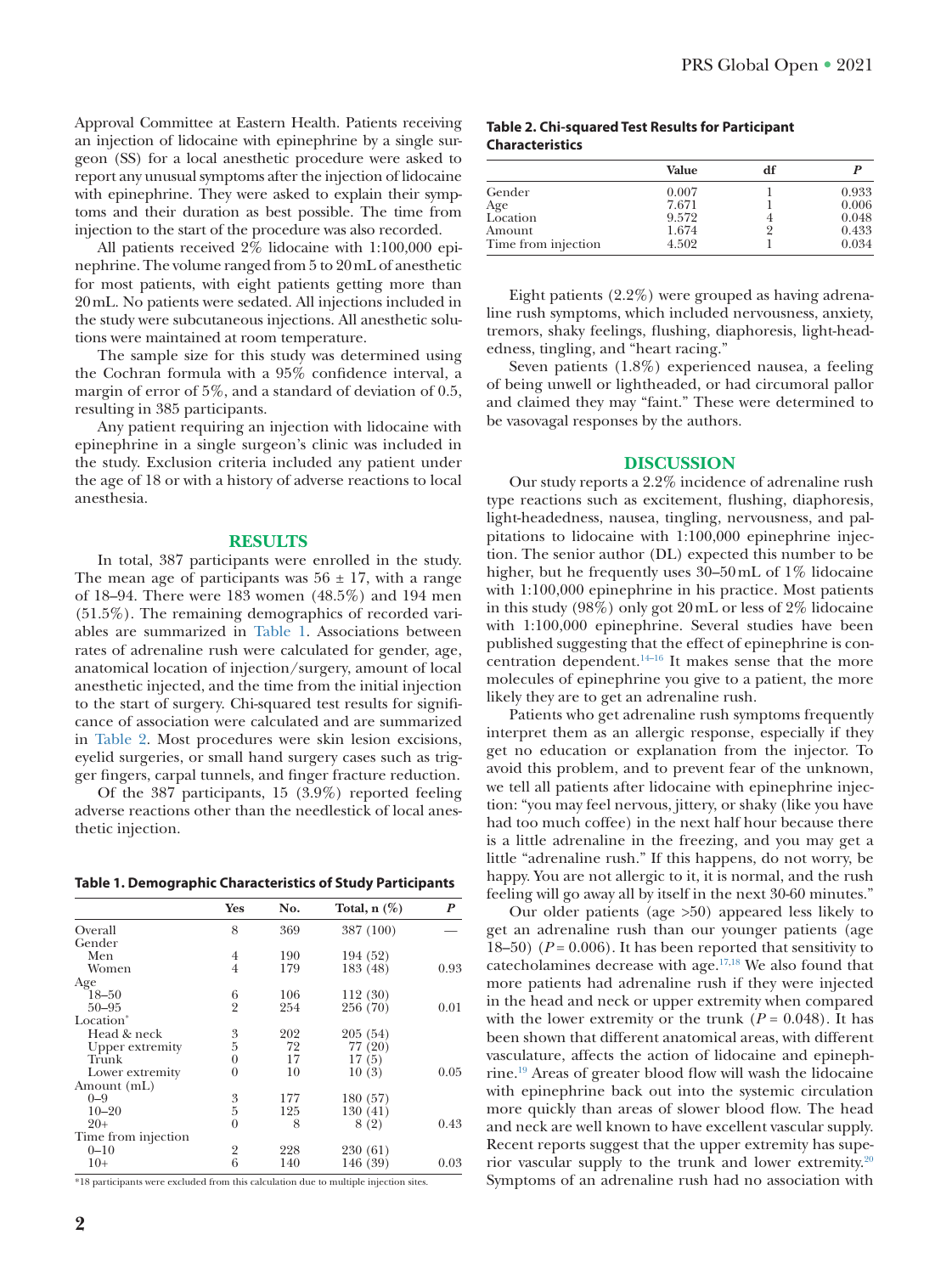gender or amount injection. However, amounts injected only exceeded 20mL for eight patients. It is the authors' belief that larger amounts would result in an increase in the number of patients experiencing adrenaline rush symptoms. More patients injected with larger amounts would be needed to confirm this.

Even though the half life of intravascular epinephrine is only 1.7 minutes, $^{21}$  the epinephrine rush does not start right away and can occur well beyond 10 minutes after injection. This is because catecho-o-methyl transferase and monoamine oxidase are two enzymes that rapidly break down epinephrine in plasma<sup>22</sup> so that its half-life inside blood vessels is short. However, extravascular epinephrine degradation is much slower. The epinephrine molecules must first get into blood vessels either by diffusion or through the lymphatics to be broken down rapidly. You can frequently see white perilymphatic vasoconstriction tracks in the forearm for over an hour after you inject epinephrine into the hand (Figs. 1–3). This perilymphatic vasoconstriction takes several minutes after injection to occur because the epinephrine in the extravascular space must be transported up the lymphatics with slow lymphatic flow before being dumped into the rapidly flowing veins.

The adrenaline rush after local anesthetic injection usually requires no treatment other than reassurance and time. For over 70 years, North American dentists have injected lidocaine with epinephrine in an average of many millions of patients per day with no monitoring,



**Fig. 2.** Close up view of the forearm in the same patient as Figure 1.



**Fig. 1.** Perilymphatic epinephrine vasoconstriction 45 minutes after injection of 14ml of 1% lidocaine with 1:100,000 epinephrine in the hand and fingers for Dupuytren's contracture surgery.



Fig. 3. Close up view of the hand in the same patient as Figures 1 and 2.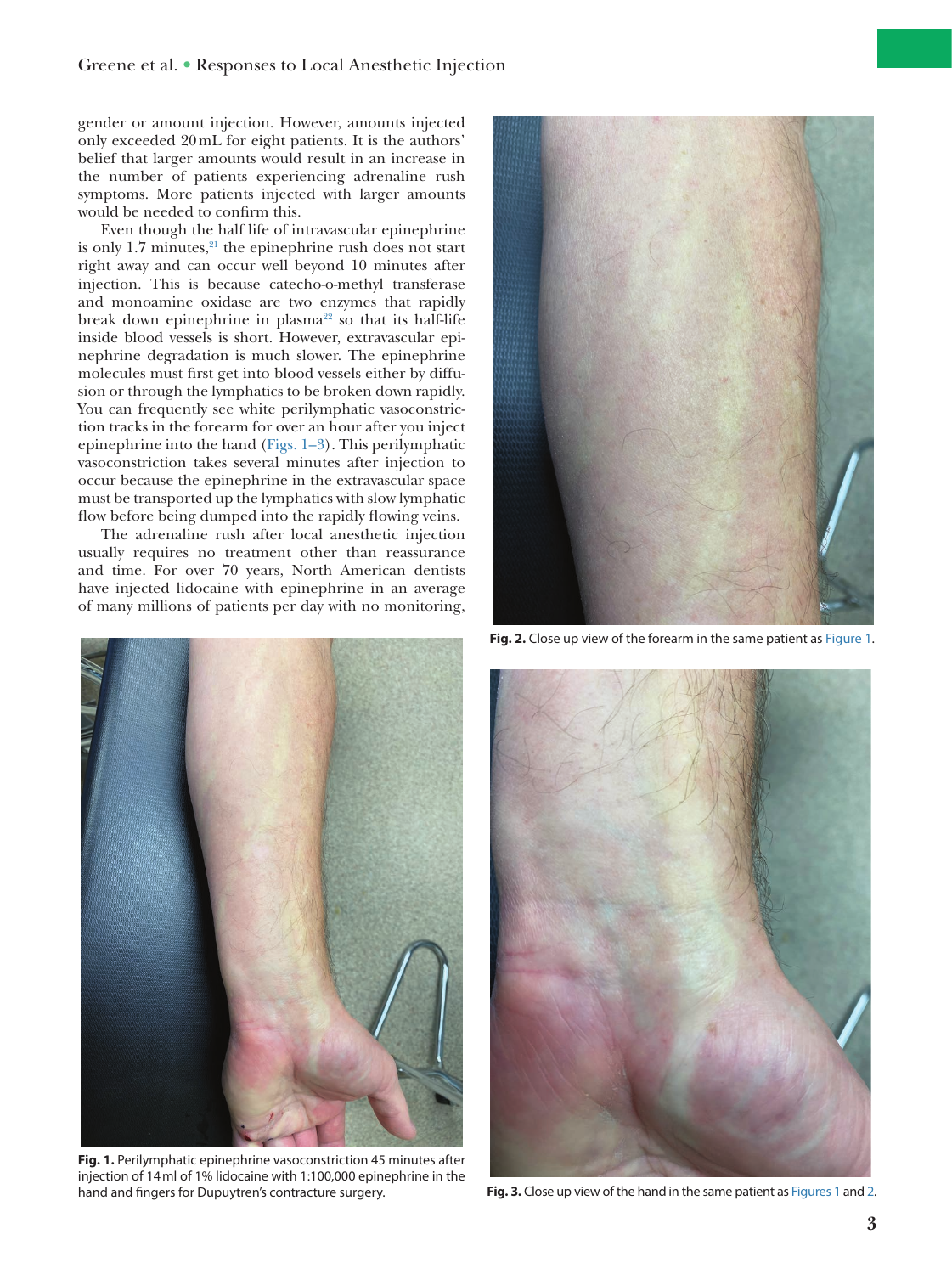no intravenous insertion, and no preoperative testing and very few reported serious adverse reactions.7,23

Seven of our 15 reactions (1.8%) were ruled to be a vasovagal response by the authors. The vasovagal attack is a stress-induced response of the autonomic nervous system, which results in decreased blood flow to the brain. Nature's way of increasing blood flow to the brain is to counteract gravity by getting the head down to ground level with a loss of consciousness. The prodrome typically consists of nausea, circumoral or glabellar pallor, lightheadedness, and a feeling of being "unwell."<sup>24</sup>

We avoid fainting by injecting patients in the lying rather than in the sitting position; so gravity is on our side to improve cerebral blood flow before we inject. Patients can still get vasovagal symptoms and faint when they are lying down. As soon as they tell us "I am not feeling well" or "I think I am going to be sick," we observe circumoral or glabellar pallor, or see them yawning, we immediately perform three simple manoeuvres to get more blood to the brain and make the patients feel better within minutes<sup>25</sup>: (1) flex the hips and the knees so the  $2L$  of blood in the thighs goes to the brain, (2) take the pillow out from under the head and put it under the feet, and (3) tilt the stretcher with the head down and the feet up in the Trendelenberg position.

Procedures that were conducted during this study include simple skin lesion excision (BCC's, SCC's, melanoma, nevi), lipoma excision, blephroplasties, entropion correction, ectropion correction, Xiaflex injection for Dupuytren's disease, palmar fasciectomy, ganglion excision, ptosis correction, trigger finger release and closed reduction, and percutaneous pinning of a digit. Since all injections were done with a subcutaneous injection of local anesthetic, the authors decided to base association on anatomical area of injection rather than on the procedure itself.

The main limitation of this study is the lack of objective measures of an "adrenaline rush." The feeling is purely subjective. Epinephrine in a local anesthetic can cause transient elevation of the heart rate and blood pressure,<sup>26</sup> but these may not necessarily be related to the adrenaline rush. In addition, our number of patients who got an adrenaline rush is modest. A larger series would have to be performed to gather more patients than we did to better understand the incidence and risk factors for the adrenaline rush. Another limitation is that we did not record the patient weight, which would also affect the distribution and intravascular concentrations of epinephrine.

# **CONCLUSIONS**

Approximately 2% of patients who get lidocaine with 1:100,000 epinephrine for minor surgical procedures subjectively feel an adrenaline rush, and another 2% get symptoms of a vasovagal response. Patients should be educated about the possibility and nature of the adrenaline rush before they get it, so that it does not cause unnecessary concern or create a false sense of "allergy." If patients suffer vasovagal responses, it should be explained to them that this is also not an allergy, but a relatively common response to local anesthesia injection.

*Bradley Greene, MD*  Department of Plastic Surgery Dalhousie University QEII Health Science Centre 1796 Summer St. Halifax, Nova Scotia Canada B3H 3A7 E-mail: [b.greene@dal.ca](mailto:b.greene@dal.ca?subject=)

#### **REFERENCES**

- 1. [Huang YC, Chen CY, Lin KC, et al. Comparison of wide-awake local](https://doi.org/10.3928/01477447-20181206-01)  [anesthesia no tourniquet with general anesthesia with tourniquet for](https://doi.org/10.3928/01477447-20181206-01) [volar plating of distal radius fracture.](https://doi.org/10.3928/01477447-20181206-01) *Orthopedics.* 2019;42:e93–e98.
- 2. [Wright J, MacNeill AL, Mayich DJ. A prospective comparison of](https://doi.org/10.1016/j.fas.2017.10.015) [wide-awake local anesthesia and general anesthesia for forefoot](https://doi.org/10.1016/j.fas.2017.10.015)  surgery. *Foot Ankle Surg.* [2019;25:211–214.](https://doi.org/10.1016/j.fas.2017.10.015)
- 3. [Kurtzman JS, Etcheson JI, Koehler SM. Wide-awake local anes](https://doi.org/10.1097/GOX.0000000000003507)[thesia with no tourniquet: an updated review.](https://doi.org/10.1097/GOX.0000000000003507) *Plast Reconstr Surg Glob Open.* [2021;9:e3507.](https://doi.org/10.1097/GOX.0000000000003507)
- 4. Geddes IC. A review of local anaesthetics. *British J Anaesthesia.* 1954:26:208–224.
- 5. [Häfner HM, Röcken M, Breuninger H. Epinephrine](https://doi.org/10.1111/j.1610-0378.2005.04758.x)[supplemented local anesthetics for ear and nose surgery: Clinical](https://doi.org/10.1111/j.1610-0378.2005.04758.x) [use without complications in more than 10,000 surgical proce](https://doi.org/10.1111/j.1610-0378.2005.04758.x)dures. *[J Dtsch Dermatol Ges.](https://doi.org/10.1111/j.1610-0378.2005.04758.x)* 2005;3:195–199.
- 6. [Chowdhry S, Seidenstricker L, Cooney DS, et al. Do not use epi](https://doi.org/10.1097/PRS.0b013e3181f44486)[nephrine in digital blocks: Myth or truth? Part II. A retrospective](https://doi.org/10.1097/PRS.0b013e3181f44486) review of 1111 cases. *Plast Reconstr Surg.* [2010;126:2031–2034.](https://doi.org/10.1097/PRS.0b013e3181f44486)
- 7. Gaffen AS, Haas DA. Survey of local anesthetic use by Ontario dentists. *J Can Dent Assoc.* 2009;75:649.
- 8. [El-Boghdadly K, Pawa A, Chin KJ. Local anesthetic systemic toxic](https://doi.org/10.2147/LRA.S154512)[ity: Current perspectives.](https://doi.org/10.2147/LRA.S154512) *Local Reg Anesth.* 2018;11:35–44.
- 9. [McCaughey W. Adverse effects of local anaesthetics.](https://doi.org/10.2165/00002018-199207030-00003) *Drug Saf.* [1992;7:178–189.](https://doi.org/10.2165/00002018-199207030-00003)
- 10. [Liu W, Yang X, Li C, et al. Adverse drug reactions to local anes](https://doi.org/10.1016/j.oooo.2012.04.024)thetics: a systematic review. *[Oral Surg Oral Med Oral Pathol Oral](https://doi.org/10.1016/j.oooo.2012.04.024) Radiol.* [2013;115:319–327.](https://doi.org/10.1016/j.oooo.2012.04.024)
- 11. Cassidy JP, Phero JC, Grau WH. Epinephrine: systemic effects and varying concentrations in local anesthesia. *Anesth Prog.* 1986;33:289–297.
- 12. [Lichtenstein SV, el-Dalati H, Panos A, et al. Systemic vascu](https://doi.org/10.1016/0022-4804(87)90115-6)[lar effects of epinephrine administration in man.](https://doi.org/10.1016/0022-4804(87)90115-6) *J Surg Res.* [1987;42:166–178.](https://doi.org/10.1016/0022-4804(87)90115-6)
- 13. [Farkash U, Herman A, Kalimian T, et al. Keeping the fin](https://doi.org/10.1097/PRS.0000000000006902)[ger on the pulse: Cardiac arrhythmias in hand surgery](https://doi.org/10.1097/PRS.0000000000006902)  [using local anesthesia with adrenaline.](https://doi.org/10.1097/PRS.0000000000006902) *Plast Reconstr Surg.* [2020;146:54e–60e.](https://doi.org/10.1097/PRS.0000000000006902)
- 14. [Kim H, Hwang K, Yun SM, et al. Usage of epinephrine mixed with](https://doi.org/10.1097/SCS.0000000000006156) [lidocaine in plastic surgery.](https://doi.org/10.1097/SCS.0000000000006156) *J Craniofac Surg.* 2020;31:791–793.
- 15. Liu S, Carpenter RL, Chiu AA, et al. Epinephrine prolongs duration of subcutaneous infiltration of local anesthesia in a doserelated manner. Correlation with magnitude of vasoconstriction. *Reg Anesth.* 1995;20:378–384.
- 16. [Dunlevy TM, O'Malley TP, Postma GN. Optimal concentration of](https://doi.org/10.1097/00005537-199611000-00020)  [epinephrine for vasoconstriction in neck surgery.](https://doi.org/10.1097/00005537-199611000-00020) *Laryngoscope.* [1996;106:1412–1414.](https://doi.org/10.1097/00005537-199611000-00020)
- 17. [Wink AM, Bernard F, Salvador R, et al. Age and cholinergic](https://doi.org/10.1016/j.neurobiolaging.2005.08.011) [effects on hemodynamics and functional coherence of human](https://doi.org/10.1016/j.neurobiolaging.2005.08.011)  hippocampus. *Neurobiol Aging.* [2006;27:1395–1404.](https://doi.org/10.1016/j.neurobiolaging.2005.08.011)
- 18. Vanhoutte PM. Aging and vascular responsiveness. *J Cardiovasc Pharmacol.* 1988;12(Suppl 8):S11–S19.
- 19. [Ghali S, Knox KR, Verbesey J, et al. Effects of lidocaine and epi](https://doi.org/10.1016/j.bjps.2007.09.011)[nephrine on cutaneous blood flow.](https://doi.org/10.1016/j.bjps.2007.09.011) *J Plast Reconstr Aesthet Surg.* [2008;61:1226–1231.](https://doi.org/10.1016/j.bjps.2007.09.011)
- 20. [Kolbenschlag J, Sogorski A, Harati K, et al. Upper extremity](https://doi.org/10.1002/micr.22336) [ischemia is superior to lower extremity ischemia for remote](https://doi.org/10.1002/micr.22336)